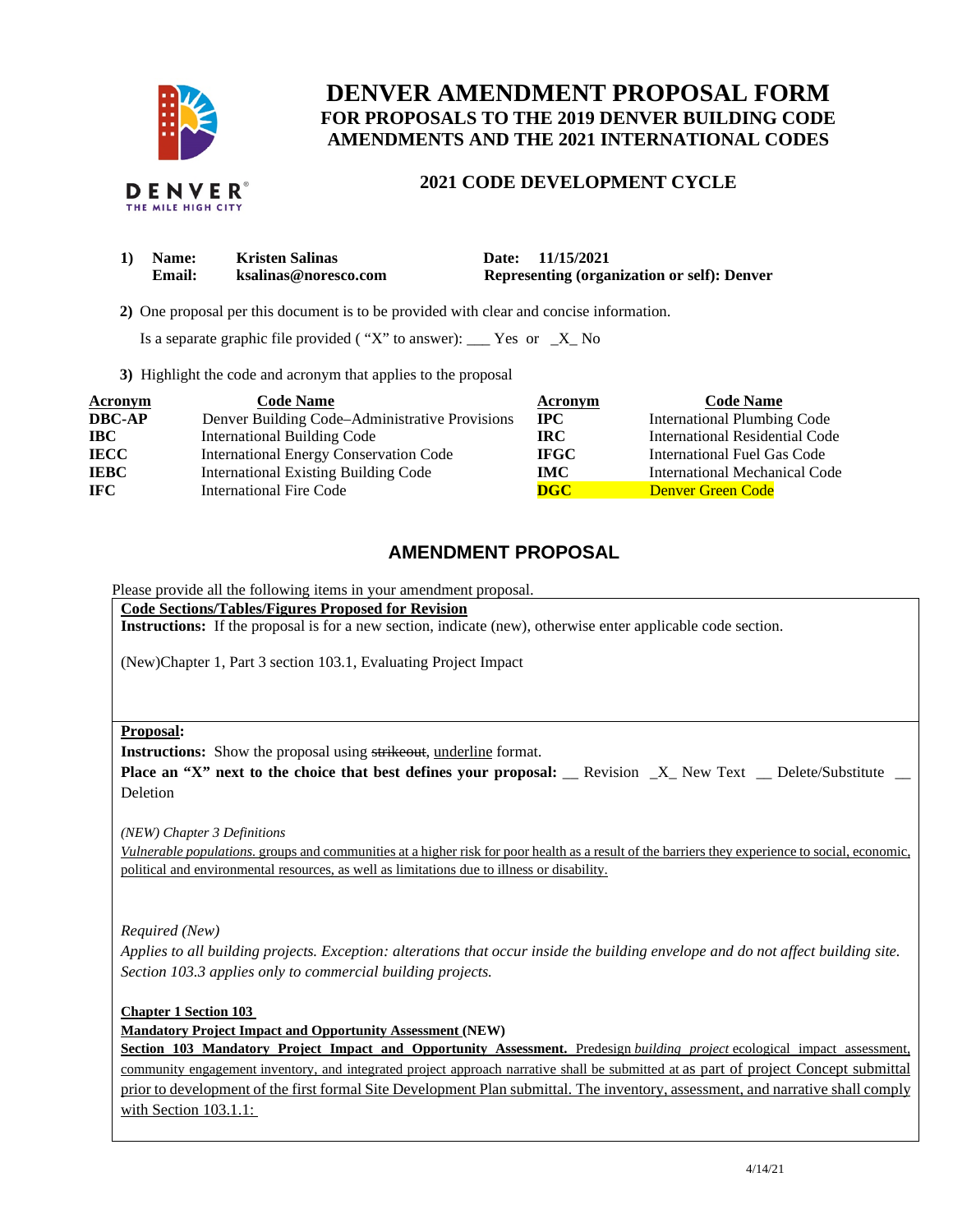### **103.1 Evaluating Ecological Impact**

**103.1.1 Ecological Impact Statement**. a site inventory and assessment of ecological attributes shall be conducted and a statement prepared documenting existing conditions as well as impacts both positive and negative that the project scope will have on the site. In addition, an assessment shall be provided of attributes unique to the site in the context of the Denver region, and their associated potential to positively contribute to, or to take away from if not consciously addressed, the health of the evolving ecology of Denver as a single, complete living system. The assessment shall Address how the site fits within, supports, and contributes to the system as a whole, speaking to specific characteristics and opportunities unique to the site within the broader context of regional Denver. The assessment shall also identify ways in which Denver is functioning successfully as a system supporting resident life as well as wildlife, and opportunities to improve parts of the system currently in decline. The following seven topics must be evaluated in the Statement at both the project to site scale, and the site to Denver region scale, including detailed description of how these systems are functioning ecologically, and submitted with permit application for Site Development Plan.

#### 1. **Topography**.

- a. Contour mapping
- b. Unique topographic features,
- c. Slope stability risks.

#### 2. **Hydrology.**

- a. Flood hazard areas
- b. Delineated wetlands, lakes, streams, shorelines, estuaries
- c. Onsite stormwater collection, storage capacity and reuse opportunities including procedural outline to obtain water rights
- d. Onsite opportunity for greywater storage and reuse
- e. Onsite opportunity for blackwater treatment, storage and reuse

#### 3. **Climate.**

- a. Solar exposure,
- b. Heat island effect potential,
- c. Prevailing winds
- d. Monthly precipitation
- e. Seasonal temperature ranges.

#### **4. Vegetation and Animal Habitat.**

- a. Primary vegetation types
- b. Greenfield areas
- c. Significant trees and vegetation
- d. Significant wildlife habitat
- e. Threatened or endangered species habitats and corridors
- f. Invasive plant species
- g. Beneficial species and biodiversity
- h. Migratory bird reliance / utilization or interruption

#### 5. **Soils.**

- a. Site soils survey,
- b. Healthy soils and previously developed or disturbed soils
- c. Earthwork balance strategy
- d.
- 6. **Human use.**
	- a. View corridors
	- b. Existing and planned adjacent transportation infrastructure
	- c. Adjacent properties including previously developed land, greenspaces and wildlife habitats
	- d. Demolition and construction materials with existing recycle or reuse potential
	- e. Opportunities to encourage socioeconomic diversity within the neighborhood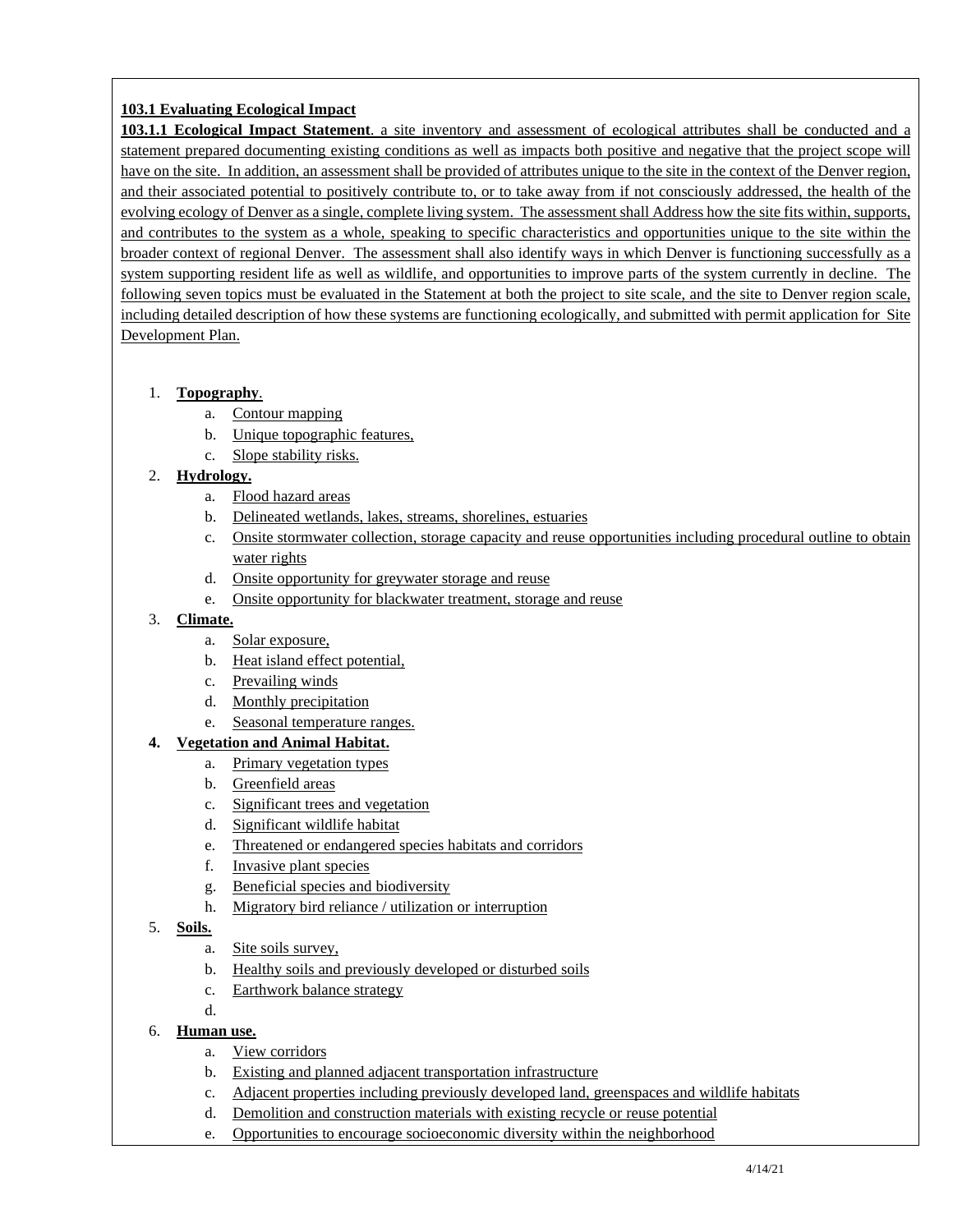f. Opportunities for passive and active community engagement and education related to positively supportive measures for ecosystem health

#### 7. **Human health effects**.

- a. Proximity of *vulnerable populations.*
- b. Adjacent physical activity opportunities.
- c. Proximity to major sources of air pollution.
- d. Proximity to, scale, and extent of natural green spaces, and opportunities to co-occupy these spaces without negatively impacting health of wildlife
- e. Air quality or air pollution potential
- f. Waste (toxic, medical, industrial, etc) generation potential

#### **Supporting Information:**

All proposals must include a written explanation and justification as to how they address physical, environmental, and/or customary characteristics that are specific to the City and County of Denver. The following questions must be answered for a proposal to be considered.

- Purpose: What does your proposal achieve?
	- This proposal drives development projects to consider impacts on site, neighborhood, city and regional ecological systems, existing infrastructure and community occupants. While there are no stringency requirements, it encourages thoughtful design that is supportive of Denver's climate, sustainability, resiliency and equity goals.
- Reason: Why is your proposal necessary?

Denver has defined progressive climate, sustainability, resiliency and equity goals in order to preserve the city's ecology, quality of life and identity as a place with a high quality of life. There is a sense of urgency to mitigate climate change risks and reduce carbon emissions, and to protect the health of Denver as an evolving living system and community. Future code cycles will require greater creativity, innovation and ingenuity in each of the topics listed above to meet goals and preserve Denver's unique character and establish a healthy state within the ecosystem, supportive of all residents. This framework is a starting place for driving new ways of approaching projects holistically down the road and sets the stage for adding stringency requirements later.

Urban centers are growing rapidly with an expected two thirds of the world's population to live within cities by 2050. District scale projects are increasingly necessary to meet growth needs, however disparities in equity including income, health and wellbeing, and ecological degradation impede the potential of communities to remain sustainable.

Substantiation: Why is your proposal valid? (i.e. technical justification)

The seven topics presented in the Ecological Impact Plan have been identified by the Sustainable Sites Initiative as core elements of responsible development that can apply to any project type and have the potential to improve regenerative qualities on sites. LEED for New Construction v4 includes a credit which outlines these seven topics and provides a simplified form to capture site attributes and discuss impacts. This outline is mimicked in the proposed language.

**Bibliography and Access to Materials** (as needed when substantiating material is associated with the amendment proposal):

LEEDUser LEED NC v4 Sustainable Sites (SS)c1: https://leeduser.buildinggreen.com/credit/NC-v4/SSc1#tab-credit-language

LEED NC v4 SSc1 Documentation Form for download:<https://www.usgbc.org/resources/site-assessment-worksheet>

Sustainable Sites Initiative[: https://digital.library.unt.edu/ark:/67531/metadc31157/](https://digital.library.unt.edu/ark:/67531/metadc31157/) 

National Collaborating Center for Determinants of Health, Vulnerable Populations definition: [https://nccdh.ca/glossary/entry/vulnerable](https://nccdh.ca/glossary/entry/vulnerable-populations)[populations](https://nccdh.ca/glossary/entry/vulnerable-populations) 

**Other Regulations Proposed to be Affected**